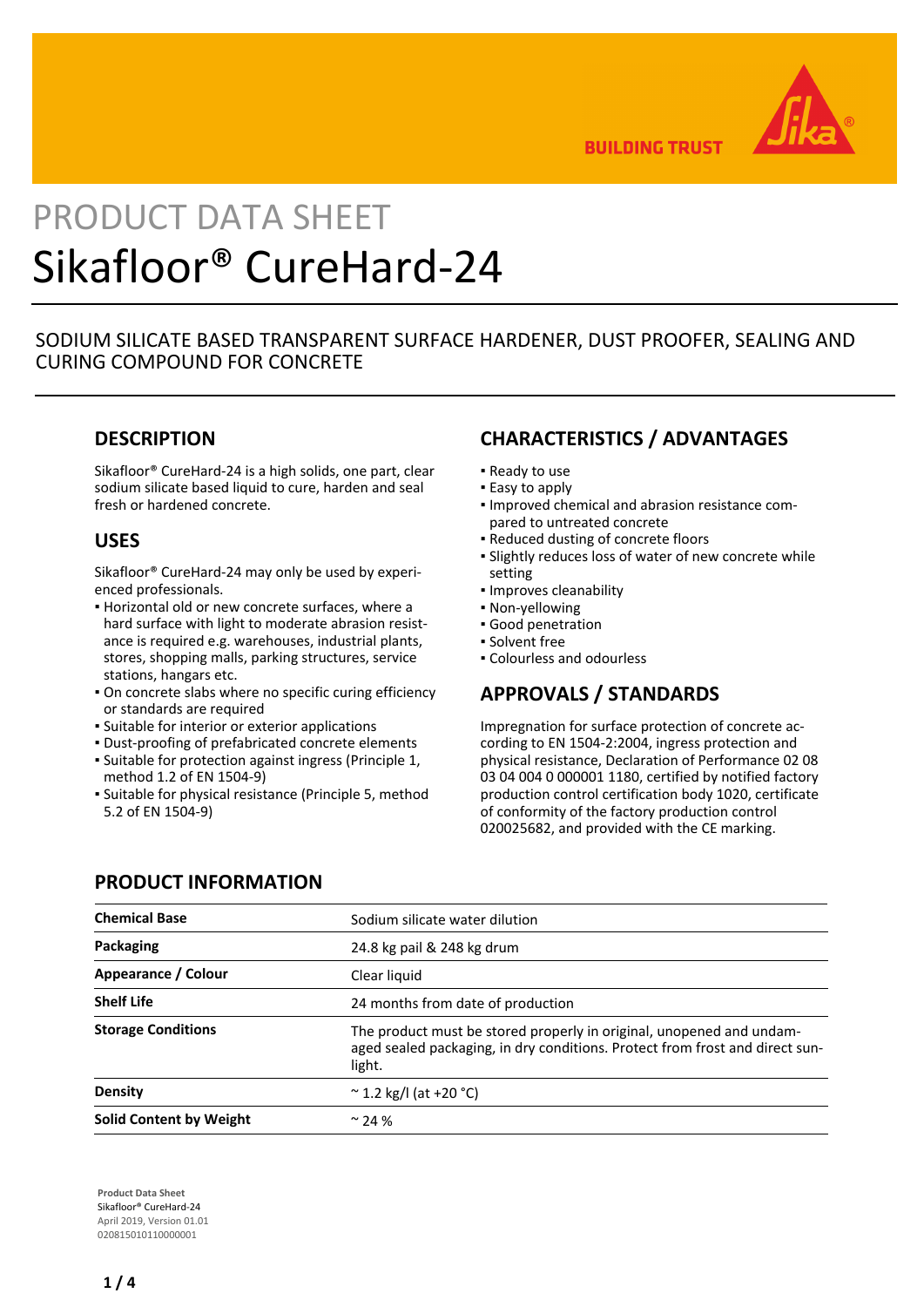## **TECHNICAL INFORMATION**

| <b>Abrasion Resistance</b>           | 50 mg or 81.5 % increase in abrasion resistance compared to un-<br>(EN<br>$5740-1)$<br>treated sample<br>(C(0.70) concrete according to EN 1766) (Taber Abraser, H-22<br>Wheel, 1000 g / 1000 cycles)                                       |                                                                                                                               |  |
|--------------------------------------|---------------------------------------------------------------------------------------------------------------------------------------------------------------------------------------------------------------------------------------------|-------------------------------------------------------------------------------------------------------------------------------|--|
| <b>Resistance to Impact</b>          | (EN 6272-1)<br>60 Nm (class III: ≥ 20 Nm)<br>Sample (MC(0,40) concrete according to EN 1766                                                                                                                                                 |                                                                                                                               |  |
| <b>Tensile Adhesion Strength</b>     | (EN 1542)<br>4.8 $N/mm2$<br>Sample (MC(0,70) concrete according to EN 1766                                                                                                                                                                  |                                                                                                                               |  |
| <b>Penetration Depth</b>             | (EN 1504-2)<br>$5.5 \text{ mm}$<br>Sample (MC(0,70) concrete according to EN 1766                                                                                                                                                           |                                                                                                                               |  |
| <b>Water Absorption</b>              | (EN 1062-3)<br>$w = 0.03$ kg/m <sup>2</sup> ×h <sup>0.5</sup><br>(on a substrate $w > 1$ kg/m <sup>2</sup> h <sup>0.5</sup> )                                                                                                               |                                                                                                                               |  |
| <b>SYSTEM INFORMATION</b>            |                                                                                                                                                                                                                                             |                                                                                                                               |  |
| <b>System Structure</b>              | Curing compound: 1-2 coats<br>Hardener / Sealer: 1-2 coats                                                                                                                                                                                  |                                                                                                                               |  |
| <b>APPLICATION INFORMATION</b>       |                                                                                                                                                                                                                                             |                                                                                                                               |  |
| Consumption                          | 0.15-0.25 l/m <sup>2</sup> /coat (4-7 m <sup>2</sup> /l/coat).<br>This figure is theoretical and does not include for any additional material<br>required due to surface porosity, surface profile, variations in level and<br>wastage etc. |                                                                                                                               |  |
| Yield                                | $4-7$ m <sup>2</sup> /l/coat                                                                                                                                                                                                                |                                                                                                                               |  |
| <b>Ambient Air Temperature</b>       | +5 °C min. / +35 °C max.                                                                                                                                                                                                                    |                                                                                                                               |  |
| <b>Relative Air Humidity</b>         | 100 % max.                                                                                                                                                                                                                                  |                                                                                                                               |  |
| <b>Substrate Temperature</b>         | +5 °C min. / +35°C max.                                                                                                                                                                                                                     |                                                                                                                               |  |
| <b>Substrate Moisture Content</b>    | Can be applied on green concrete, without any bleed water.                                                                                                                                                                                  |                                                                                                                               |  |
| <b>Waiting Time / Overcoating</b>    | Where 2 coats are required, to ensure maximum densification, the second<br>coat can be installed 2-4 hours following the first.<br>Allow previous coats to become tack free before applying additional coats.                               |                                                                                                                               |  |
|                                      | <b>Temperature</b><br>$+5 °C$                                                                                                                                                                                                               | Time<br>$\approx$ 3.5 hours                                                                                                   |  |
|                                      | $+10$ °C                                                                                                                                                                                                                                    | $\sim$ 3 hours                                                                                                                |  |
|                                      | $+20 °C$                                                                                                                                                                                                                                    | $\sim$ 2 hours                                                                                                                |  |
|                                      | $+25 °C$                                                                                                                                                                                                                                    | $\approx$ 1.5 hours                                                                                                           |  |
|                                      |                                                                                                                                                                                                                                             | Times are approximate and will be affected by changing ambient conditions partic-<br>ularly temperature and relative humidity |  |
| <b>Drying Time</b>                   | The surface is touch-dry after 2 hours at +20 $^{\circ}$ C.<br>Maximum sealing and hardening effect achieved after ~ 7 days at +20 °C.                                                                                                      |                                                                                                                               |  |
| <b>Applied Product Ready for Use</b> | Substrate temperature                                                                                                                                                                                                                       | <b>Fully serviceable</b>                                                                                                      |  |
|                                      | $+10 °C$                                                                                                                                                                                                                                    | $~\sim$ 6 hours                                                                                                               |  |
|                                      | $+20 °C$                                                                                                                                                                                                                                    | $\sim$ 5 hours                                                                                                                |  |
|                                      | +30 °C                                                                                                                                                                                                                                      | $\sim$ 4 hours                                                                                                                |  |

Note: Times are approximate and will be affected by changing ambient and substrate conditions.

**BUILDING TRUST** 



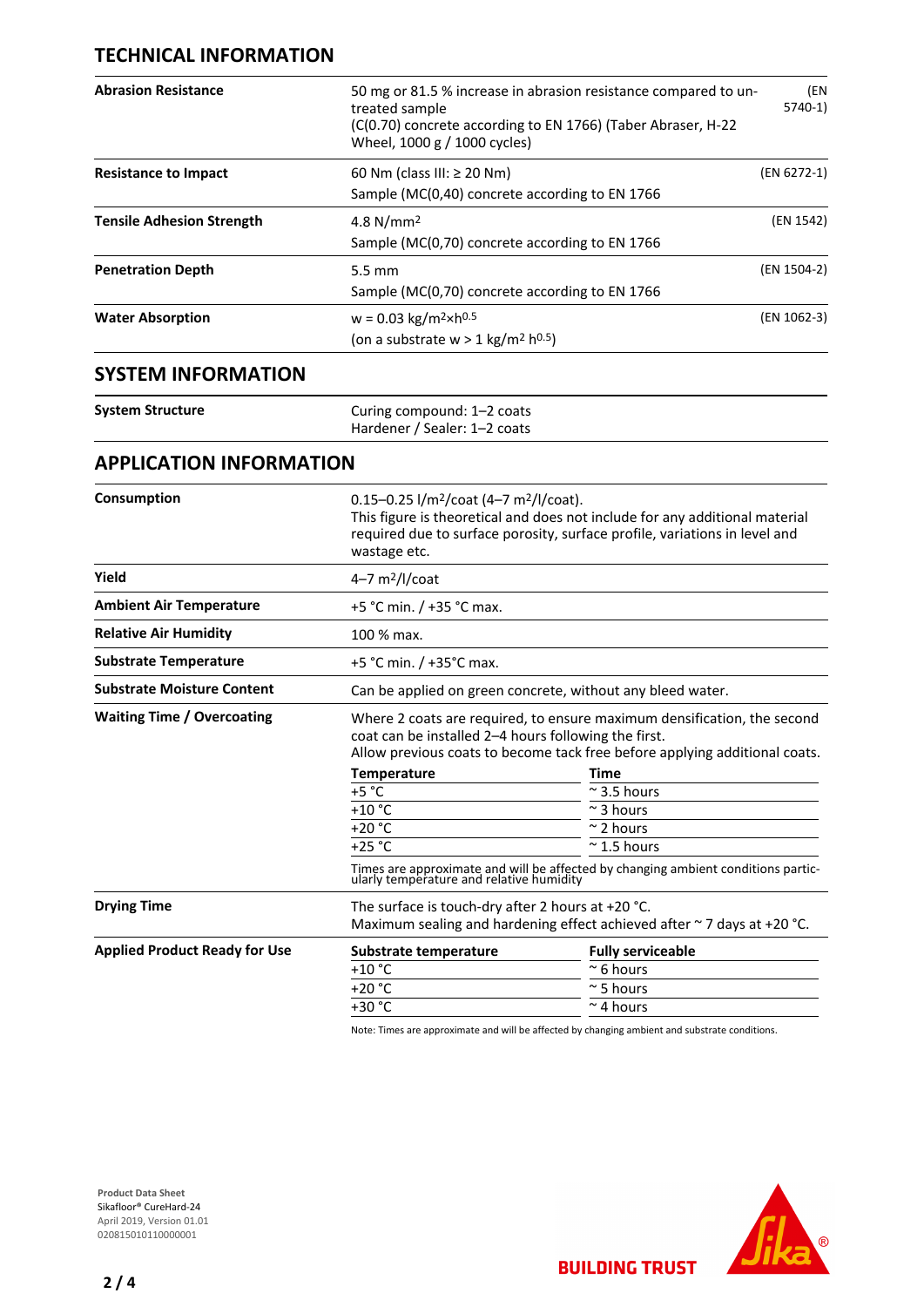# **APPLICATION INSTRUCTIONS**

#### **SUBSTRATE QUALITY**

#### **Fresh concrete**

Surface must be free of bleed water and of sufficient strength to withstand finishing operations.

#### **Hardened / old concrete**

Surfaces must be sound, open textured, clean, free from frost, laitance, surface water, oils, grease, coatings, all loosely adhering particles and other surface contaminants.

If in doubt apply a test area first.

For best results with new concrete floors wait for 7–14 days after placement or until after cement has sufficiently hydrated prior to treatment with Sikafloor® CureHard-24.

#### **SUBSTRATE PREPARATION**

#### **Fresh concrete**

The concrete must be prepared by suitable power or manual floating / tamping techniques.

#### **Hardened / old concrete**

The substrate must be prepared by suitable cleaning method such as high pressure water cleaning or by ride-on cleaning machines. Allow drying prior to application. All dust, dirt, loose and friable material must be completely removed from all surfaces before application of the product, preferably by brush and / or vacuum.

#### **APPLICATION**

#### **Fresh Concrete**

Apply in a continuous film using a high volume low pressure spray unit as soon as the surface is firm enough to walk on and in sufficient quantity to keep the surface damp for at least 30 minutes. After about 30 to 45 minutes, the material begins to gel and becomes slippery. Wet the material slightly with a water spray to reduce slipperiness and rework into the surface for 10 to 20 minutes with a soft bristle broom or floor-scrubbing machine. After about 20 minutes, the material will return to a gel. Rinse the floor and remove any excess material using a squeegee, wet vacuum or mop.

#### **Hardened Concrete**

Apply in a continuous film using a high volume low pressure spray unit.

To ensure maximum penetration, scrub material into the surface with a soft bristle broom or floor-scrubbing machine (min. 30 minutes), until the material begins to gel and becomes slippery. Wet the material slightly with a water spray and rework it into the surface for another 10 to 20 minutes. After this process, rinse the floor and remove any excess material using a squeegee, wet vacuum or mop.

On porous, rough-textured or broom-finished surfaces, a second coat may be required.

For large surfaces and higher placing rates, mechanical equipment such as ride-on cleaning machines can be also used to place, brush in and remove the excess material from the surface.

Thanks to proceeding chemical reaction the rate of water-tightness increases gradually, whereas maximum sealing and hardening effect occurs earliest after 7 days. Gloss of the surface gradually increases during 30 to 90 days depending upon cleaning frequency. The product can be used in combination with Sikafloor® -CureHard GL.

#### **CLEANING OF TOOLS**

Clean all tools and application equipment with water immediately after use.

Hardened / cured material can only be mechanically removed.

## **MAINTENANCE**

To maintain the appearance of the floor after application, Sikafloor® CureHard-24 must have all spillages removed immediately and must be regularly cleaned using rotary brushes, mechanical scrubbers, scrubber dryers, high pressure washers, wash and vacuum techniques, etc., using suitable detergents and waxes. The frequency and intensity of the wet cleaning will directly influence the how soon and how deep the glossy anti-dust surface develops.

# **LIMITATIONS**

- Do not use sprayers which have previously been used for spraying silicones or release agents (oils).
- In hot weather (above +25 °C) store Sikafloor® Cure-Hard-24 in a cool place prior to use.
- At low temperatures (below +10 °C) the product may thicken and be difficult to spray.
- Do not mix different formulations of Sika® or other curing membranes.
- Ensure spraying equipment is cleaned thoroughly pri-▪ or to use and any residues of previous membranes are removed.
- Sikafloor® CureHard-24 must be treated mechanic-▪ ally (from light to heavy shot blasting depending on the depth of the penetration) prior to the application of a coating system.
- **.** Immediately wash over-spray from glass, aluminium or highly polished surfaces with water to avoid etching of surfaces.
- Do not use on substrates treated previously with cur-▪ ing agents, membrane forming sealers or asphalt until these layers have been removed completely.
- Only use as curing compound for unregulated spe-▪ cification application.
- Gelification time may be increased at low temperat-▪ ures (below +10 °C), high humidity (from 80 % to 100 %) or wind free conditions.
- In hot weather conditions (above +25 °C), gelling may occur before material has penetrated sufficiently. In such case, apply additional Sikafloor® CureHard-24 to keep the surface wet for the recommended 30 minutes.
- . When applying, leave no dry spots in order to have homogenous performance. Touch up where necessary.





**BUILDING TRUST**